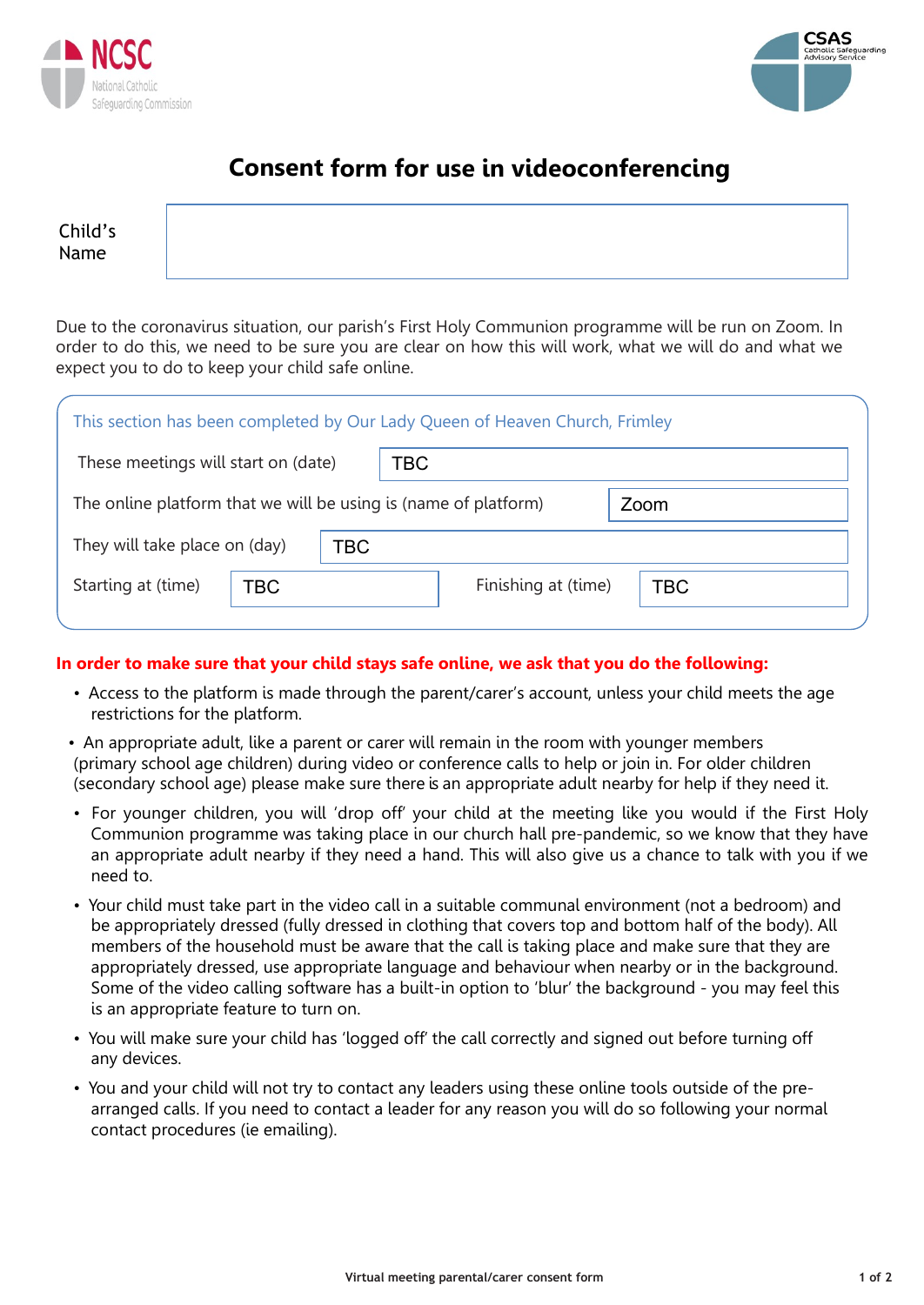



### **In order to protect your child, we will:**

- Have a minimum of two adults present throughout the video call who will stay on the call until everyone has 'logged off'.
- Adults involved in the call will hold a current disclosure certificate (DBS) as required for their volunteer role.
- No-one will contact you outside of any pre-arranged meetings using these online tools and if they do need to contact you will do so following their normal contact procedures (ie emailing)
- Those holding the meeting will watch through and check any links or videos they may direct your child to. They will make sure everything they use is age-appropriate.
- Leaders and other adults on the call will use appropriate language/ behaviour throughout the call.
- Those leading the meeting will ensure they are in a communal living space throughout the call. Where possible they will blur the background in any video calls and any members of their household will use appropriate language/behaviour throughout the call.

| In signing this you are confirming that (please mark all that apply):       |              |  |  |  |  |
|-----------------------------------------------------------------------------|--------------|--|--|--|--|
| you have read, understood and agree to your part in the above requirements. |              |  |  |  |  |
| you give consent for your child to be part of online virtual meetings.      |              |  |  |  |  |
| you give photo and video consent for your child.                            |              |  |  |  |  |
| Signature                                                                   | Parent/Carer |  |  |  |  |
| Name of child                                                               |              |  |  |  |  |
|                                                                             |              |  |  |  |  |

If you have another child who would also like to join in with the video calls, let us know below. Please bear in mind that content will be age appropriate and directed at the child that belongs to the parish group.

| $\cdot$ .<br>יי<br>____ |  |  |  |
|-------------------------|--|--|--|
|                         |  |  |  |
|                         |  |  |  |

# **Please fill in all relevant sections of this form and return to frimley@abdiocese.org.uk by Sunday 31st July 2022 at the latest**

**For ease, return by email – please type your name in the signature box, a physical signature is not necessary. You (parent/carer) must return this form to the leader from the email address that is saved.**

**If we do not get consent your child will not be able to join the call. The virtual meetings will only continue for as long as all leaders are happy and comfortable.**